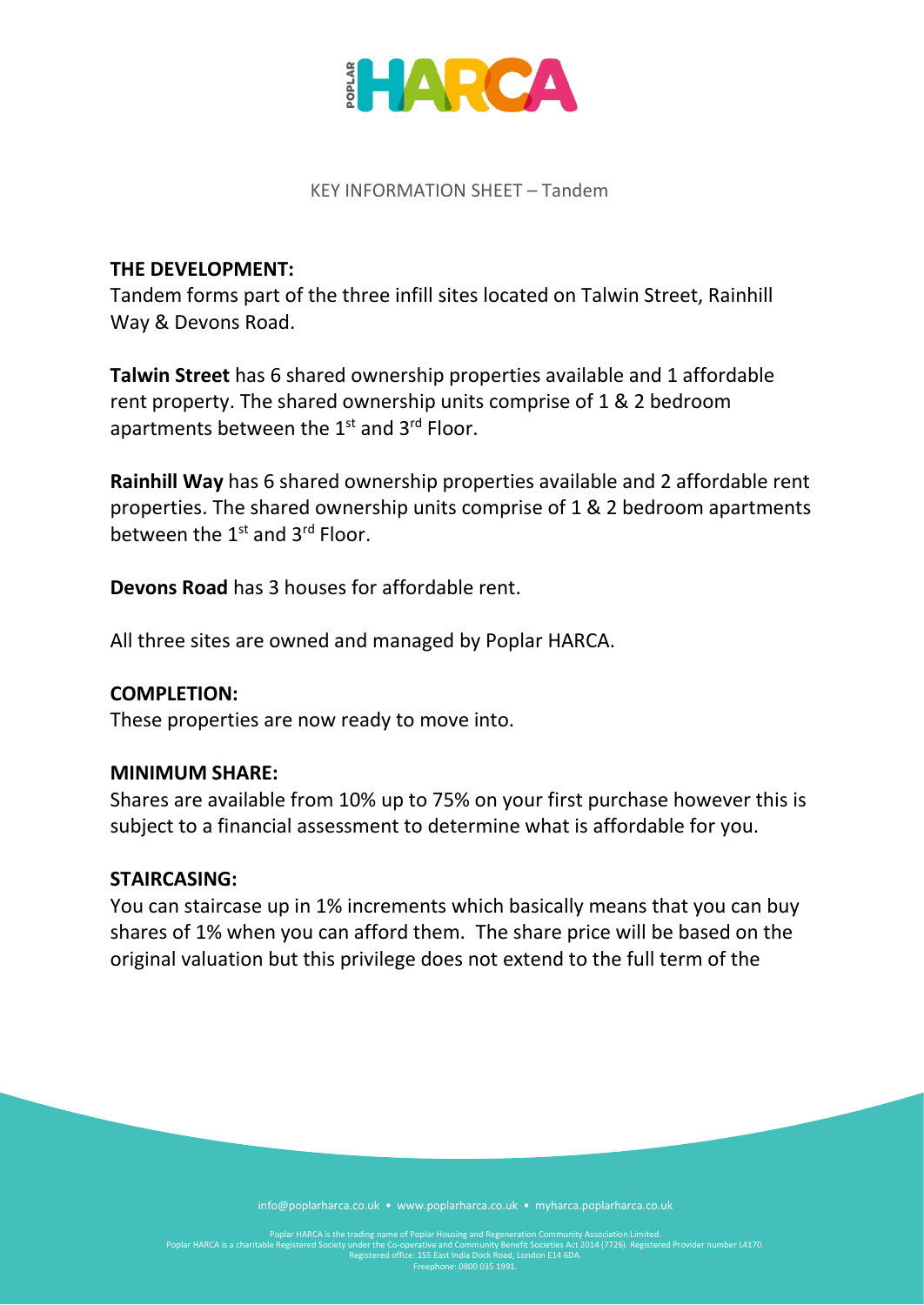

Lease. The cost of staircasing will be covered by the leaseholder and is £295.00 plus VAT and disbursements per purchase.

## **LEASE TERM:**

The lease is 998 years long.

### **EWS1:**

We are in receipt of a EWS1 certificate for this building.

## **PARKING:**

There is no parking available for any of the Shared Ownership properties.

## **RESALE:**

If you wish to sell and you don't own 100%: we have a 4 week nomination period to find a buyer who wants to purchase the share you currently own. If we are not successful in these 4 weeks, you can sell on the open market with an estate agent for the share you own or 100%. If your new buyer wishes to buy 100%, they will simultaneously staircase from your current share to 100% ownership through the sales process.

If you own 100%: you are free to sell on the open market & can also sublet without permission.

### **SUBLETTING:**

Requests to sublet should be made in writing to the Home Ownership team and is granted at their digression. For example, this may be granted if you are working abroad for 6 months & can provide proof of employment.

# **MAKING CHANGES TO YOUR HOME:**

you need to request permission from the home ownership team if you wish to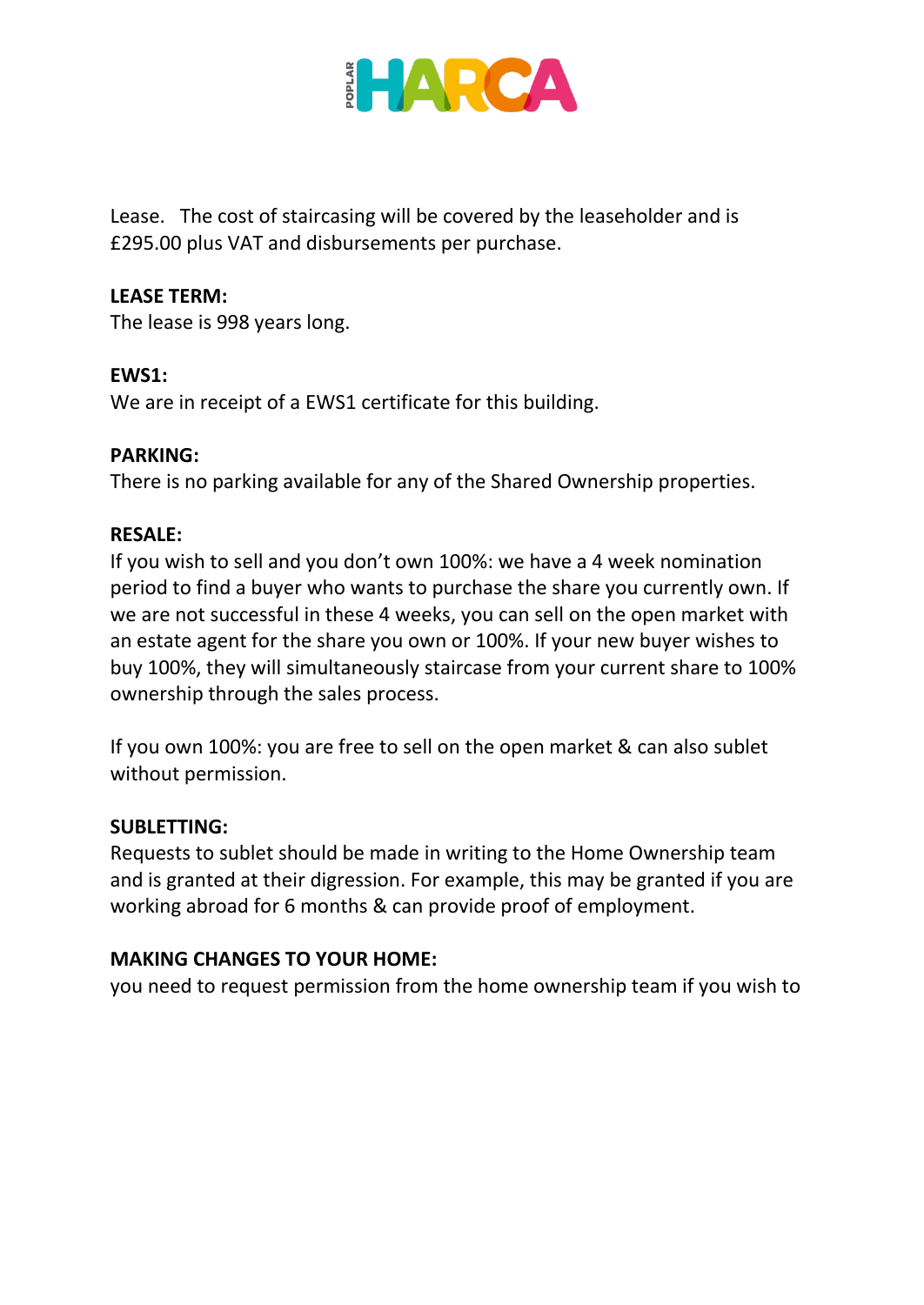

make any changes to the property that could affect the value or require external workmanship. For example, adding additional plug sockets. You will need to submit your plans to them to review. You do not need to request permission for things such as decorating, putting up pictures etc.

# **PETS:**

Pets are allowed at both sites (subject to Poplar HARCA's T&C) and you are required to fill out a pet policy form on completion for our records.

## **WARRANTIES:**

1 year defect period from the official handover date to Poplar HARCA. 10 structural guarantee from Premier Warranty.

The Lease states that the Housing Association should make an allowance of £500.00 in the event that works need to be undertaken at your property which do not full under the defects liability period nor the structural guarantee covering the property. This allowance is only covered for the first 10 years of the lease term.

On handover to you, your property will have been snagged by the developers, a Poplar HARCA clerk of works & also an external impartial body.

White goods such as your fridge, freezer, washing machine etc. will have their own warranties. It is up to you to register the warranties for these on completion and return to the manufacturer should you have any issues with them. These are gifted items that form part of the sale.

### **HEATING SYSTEM:**

All apartments to both sites benefit from Combination boilers which provides hot water and heating.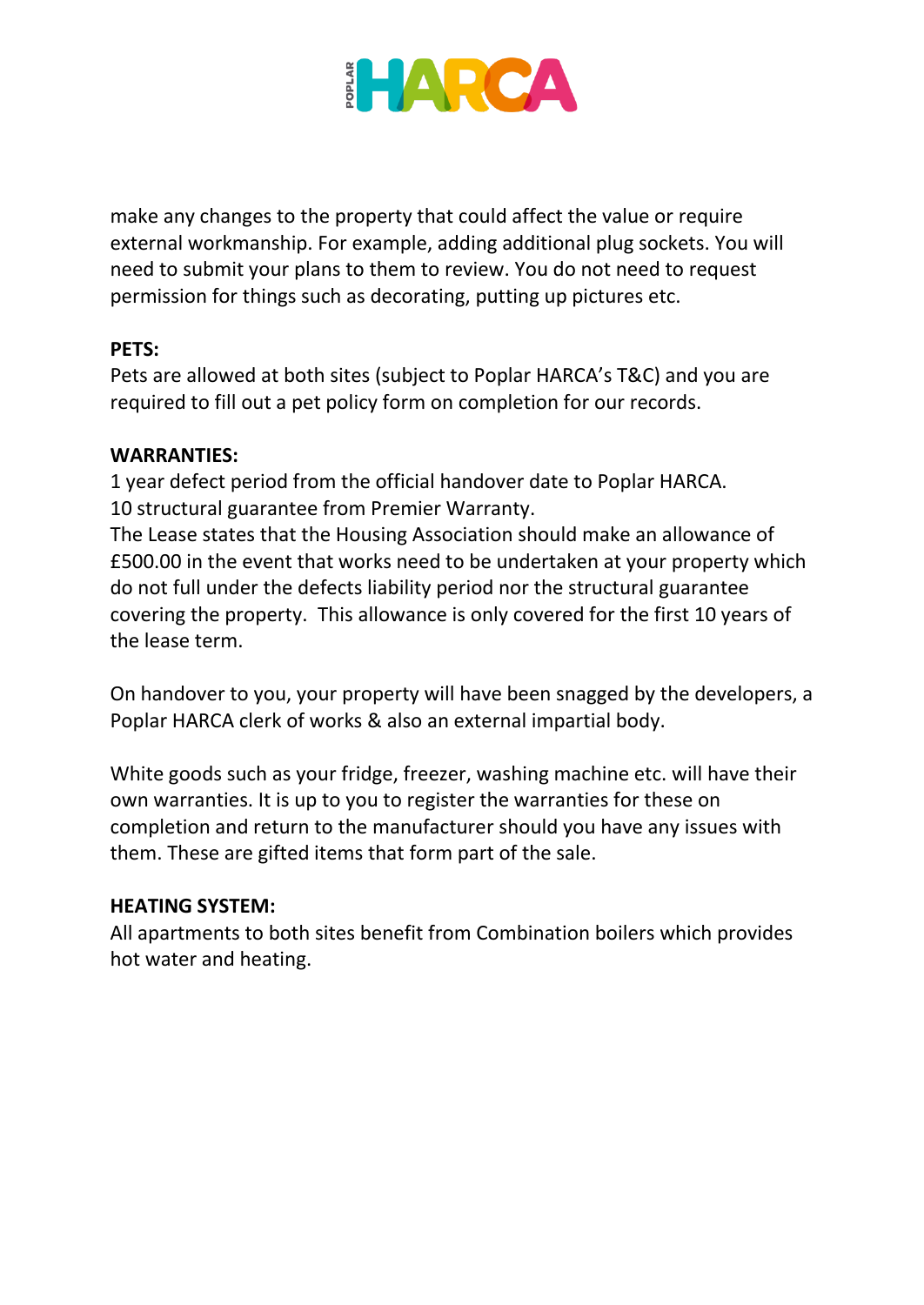

### **AMENITIES:**

Talwin Street

- Bike Storage is located to the side of the block on Devon's Road
- Bin storage is located adjacent to the main entrance
- Letter boxes are on the rear wall as you enter the entrance lobby
- Communal space
- Video door entry to each apartment
- Lifts to all floors

Rainhill Way

- Bike Storage is on the ground floor accessed through its own entrance adjacent to the main entrance
- Bin Storage is located on the communal grounds just outside the block
- Letter boxes are located in the entrance lobby to the left of the entrance door
- Communal space
- Video door entry to each apartment
- Lifts to all floors

# **RENT & SERVICE CHARGE INCREASES:**

The Lease allows the Housing Association to increase your rent annually (this normally occurs in April) by the rate of 0.5% above the base rate. The Home Ownership Team will take over from the sales team once completion has been achieved and will notify you accordingly.

The Lease allows the Association to increase service charge annually (again this normally occurs in April). The initial service charge given by the Association is an estimate as this is a brand new development and full and concise figures will not be available until the development has been up and running for at least a